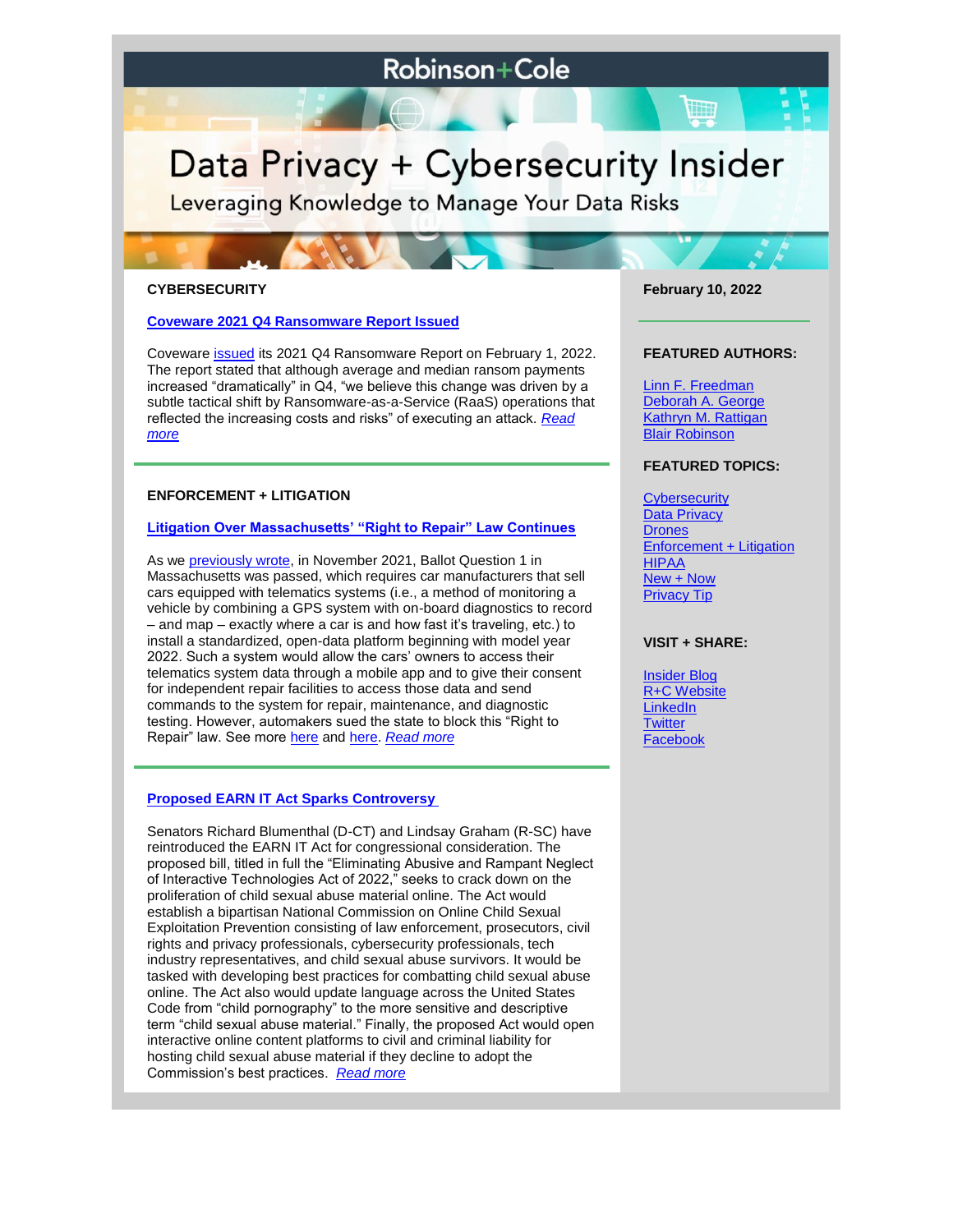#### **HIPAA**

#### **[Reporting of Breaches Under 500 Due by March 1](https://www.dataprivacyandsecurityinsider.com/2022/02/reporting-of-breaches-under-500-due-by-march-1/)**

HIPAA requires covered entities and business associates to report to the Office for Civil Rights (OCR) all breaches of unsecured protected health information when the incident involves fewer than 500 individuals no later than 60 days following the calendar year in which the breach occurred. *[Read more](https://www.dataprivacyandsecurityinsider.com/2022/02/reporting-of-breaches-under-500-due-by-march-1/)*

# **DATA PRIVACY**

#### **[Data Minimization: What Is It and Why Practice It?](https://www.dataprivacyandsecurityinsider.com/2022/02/data-minimization-what-is-it-and-why-practice-it/)**

The European Union's General Data Protection Regulation (GDPR) first launched the concept of data minimization, which states that a data controller should limit the collection of personal information to what is directly relevant and necessary to accomplish a specified purpose. This seems like a simple concept: an entity should only collect personal information that is relevant and necessary to the objective for which the entity is collecting the information. Yet, how many times do we hear of data breaches in which a company had vast amounts of highly personal information dating back years which it no longer uses or needs, but that was part of a data breach? All that highly personal information is now out there on the dark web. This is one major reason why data minimization should be the new mantra for IT professionals and anyone else managing a company's data. *[Read more](https://www.dataprivacyandsecurityinsider.com/2022/02/data-minimization-what-is-it-and-why-practice-it/)*

#### **NEW + NOW**

#### **[Don't Wait for the Perfect Time for a Tabletop Exercise](https://www.dataprivacyandsecurityinsider.com/2022/02/dont-wait-for-the-perfect-time-for-a-tabletop-exercise/)**

Threat actors don't wait for a convenient time to attack your company. They attack when it suits them, and when they can find any small opening. Being prepared for different types of attacks helps companies prepare for their response before the attack happens. *[Read more](https://www.dataprivacyandsecurityinsider.com/2022/02/dont-wait-for-the-perfect-time-for-a-tabletop-exercise/)*

# **DRONES**

#### **[FAA Issues Millionth Airspace Authorization under LAANC](https://www.dataprivacyandsecurityinsider.com/2022/02/faa-issues-millionth-airspace-authorization-under-laanc/)**

Last week, the Federal Aviation Administration (FAA) issued its millionth airspace authorization for drone pilots under its Low Altitude Authorization and Notification Capability (LAANC) program. In order to operate in controlled airspace, drone operators must obtain approval from the FAA under Part 107 of the Federal Aviation Regulations. Prior to the introduction of LAANC, these authorizations had to be completed manually, resulting in long waiting periods for approval. *[Read more](https://www.dataprivacyandsecurityinsider.com/2022/02/faa-issues-millionth-airspace-authorization-under-laanc/)*

#### **PRIVACY TIP #318**

**[IRS Abandons Use of Facial Recognition for New Accounts](https://www.dataprivacyandsecurityinsider.com/2022/02/privacy-tip-318-irs-abandons-use-of-facial-recognition-for-new-accounts/)**

The Internal Revenue Service announced in November 2021 that it would use facial recognition technology offered by ID.me to authenticate